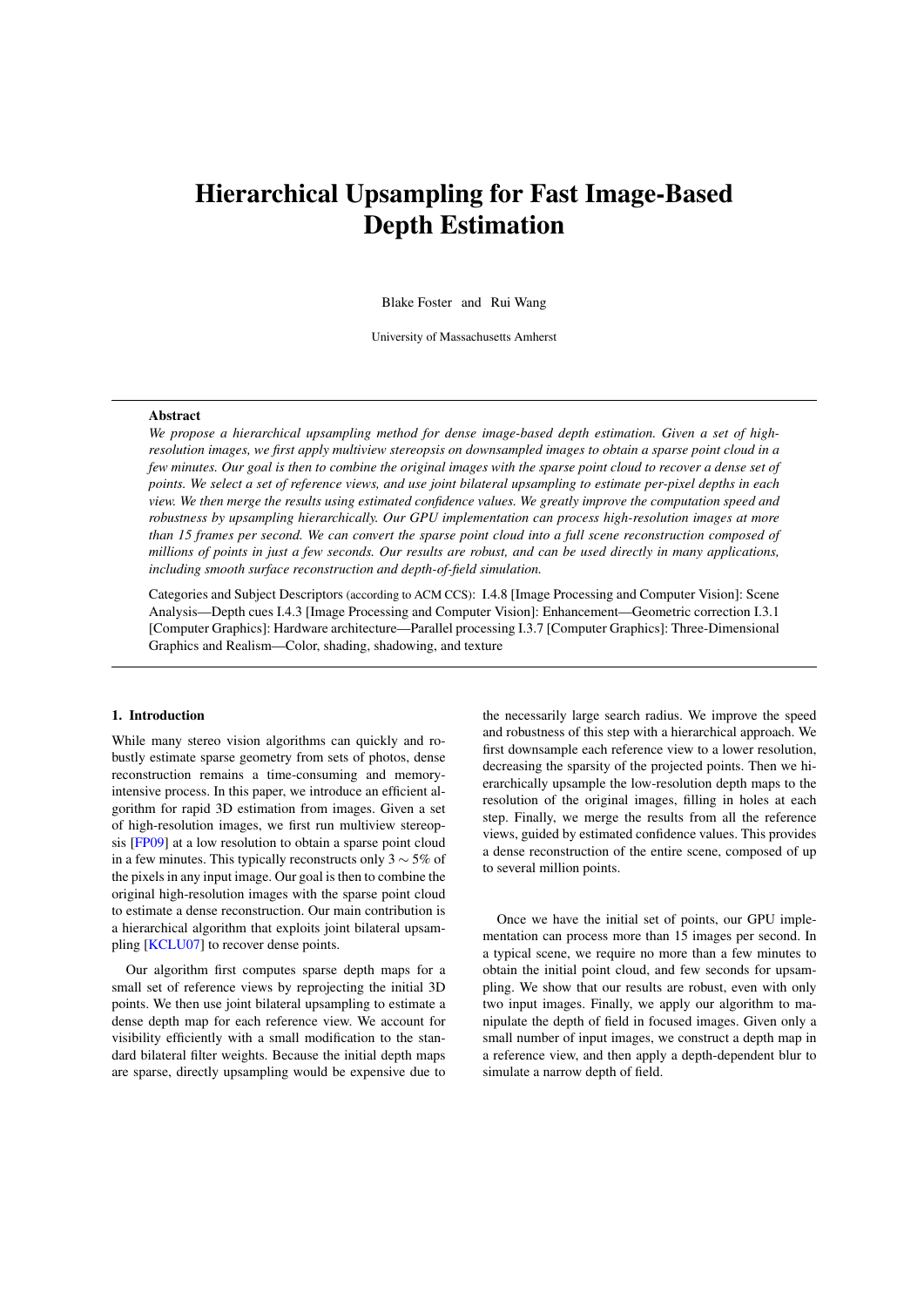# <span id="page-1-0"></span>2. Related Work

Image-Based Reconstruction. Image-based reconstruction algorithms have achieved remarkable accuracy in recent years. Seitz et al. [\[SCD](#page-7-2)<sup>\*</sup>06b] provide a detailed comparison and evaluation of the state-of-the-art. Most techniques assume calibrated input images. Calibration is typically done with structure from motion (SfM) [\[HZ04\]](#page-7-3).

Goesele et al. [\[GSC](#page-7-4)<sup>\*</sup>07] obtain dense depth maps from community photo collections by intelligently picking images to match. Like our method, their system attempts to produce dense geometry from a sparse set of points. Patch-based multiview stereo (PMVS) [\[FP09\]](#page-7-0) partitions images into grids and computes dense point clouds by enforcing local photometric consistency and global visibility constraints. The point clouds are often sufficiently dense for point-based rendering. The points are also suitable for smooth mesh computation via Poisson surface reconstruction [\[KBH06\]](#page-7-5). These methods are quite accurate, but producing dense point clouds can take hours. We gain a substantial speed advantage over these methods by running multiview stereo on downsampled images to compute sparse points, which we then upsample to produce dense geometry. Multiview stereo usually runs in just a few minutes on our downsampled images, and upsampling requires only a few seconds.

Yang and Pollefeys [\[YP03\]](#page-7-6) use a GPU-based plane sweeping algorithm [\[Col96\]](#page-5-0) to estimate dense depth maps from a set of stationary video cameras. Gallup et al. [\[GFM](#page-7-7)<sup>∗</sup> 07] use multiple plane orientations to improve the performance of this approach on non-frontoparallel sur-faces. Merrell et al. [\[MAW](#page-7-8)<sup>\*</sup>07] introduced a realtime system for merging rough depth maps obtained via plain-sweeping. Given sufficiently many views captured in video, their system produces excellent results.

Diebel and Thrun [\[DT05\]](#page-5-1) upsample depth maps by modeling pixel colors and depths with a Markov random field. Their system requires dense geometry sampled at a low resolution.

Recently, Pan et al. [\[PRD09\]](#page-7-9) presented a modeling system that reconstructs an object interactively as the user rotates it front of a Webcam. Their system works well for small objects with simple geometry, but is not suitable for larger scenes captured from discrete camera locations.

Bilateral Filter and Upsampling. The bilateral filter [\[TM98\]](#page-7-10) is an efficient nonlinear filter that blurs images while preserving edges and features. The filter weighs each pixel's contribution to its neighbors by combining a spatial kernel and a range kernel. Durand and Dorsey [\[DD02\]](#page-5-2) applied a fast approximation of the bilateral filter to HDR tone mapping. Their results were later improved in [\[Wei06,](#page-7-11) [PD09\]](#page-7-12). Yoon and Kweon [\[YK06\]](#page-7-13) use a metric similar to a bilateral filter to aggregate window-based support weights in stereo matching.

Joint bilateral upsampling [\[KCLU07\]](#page-7-1) produces a high-

resolution depth map from low resolution range data, while preserving sharp edges in a corresponding high-resolution image. The input must be a dense depth map, albeit at a lower resolution. Chan et al. [\[CBTT08\]](#page-5-3) apply joint bilateral upsampling to depth maps obtained from active 3D range sensors. Their main focus is on denoising range data. Dolson et al. [\[DBPT10\]](#page-5-4) use a high dimensional joint bilateral filter to upsample depth measurements obtained from a laser scanner in a dynamic scene. They also achieve real-time processing speed with their GPU implementation. While these two methods are similar to ours, they rely on a laser range device mounted on a video camera to obtain single-view depth maps. Their depth maps are relatively dense, and implicitly contain visibility information due to the colocation of the camera and the rangefinder. In contrast, our hierarchical upsampling method works with very sparse points obtained via stereo vision, and does not require visibility information.

Digital Refocusing. Depth of field manipulation is a popular artistic effect in photography. Digital refocusing techniques allow a photographer to modify the depth of field after an image has been captured. Bando and Nishita [\[BN07\]](#page-5-5) introduced a single-image refocusing system. Their algorithm first deblurs the input image with a spatially-varying kernel, and then applies a depth-dependent blur to the sharp image. They implicitly compute depth values from the defocused input image, guided by some user interaction. Zhang and Cham [\[ZC09\]](#page-7-14) take a similar approach, but they use a probabilistic framework to estimate the defocus map without user interaction. Rajagopalan and Mudenagudi [\[RM04\]](#page-7-15) use depth from defocus in conjunction with stereo vision to estimate dense depthmaps and restore sharp images.

Our refocusing system differs from these methods in that we do not rely on depth from defocus or single view depth inference techniques. Instead, we use our algorithm to generate per-pixel depths from a small number of images, and use these depth values to compute a depth-dependent blur. While we could possibly use multiview stereo to obtain the perpixel depths, our approach is faster and guarantees a depth at every pixel.

#### 3. Algorithms

### 3.1. Multiview Stereopsis

Our algorithm operates on a set of photos taken from calibrated cameras. In the absence of calibration information, we use Bundler [\[SSS06\]](#page-7-16), an open source tool for robust structure from motion. We compute our initial set of 3D points with patch-based multiview stereo (PMVS) [\[FP09\]](#page-7-0). We configure the PMVS software to downsample the images to around 300 pixels on the larger dimension. The initial reconstruction typically takes only 1 to 2 minutes for a dataset with 50 to 100 images. The resulting point cloud provides depth values for about 3 to 5% of the pixels in each of the original images image.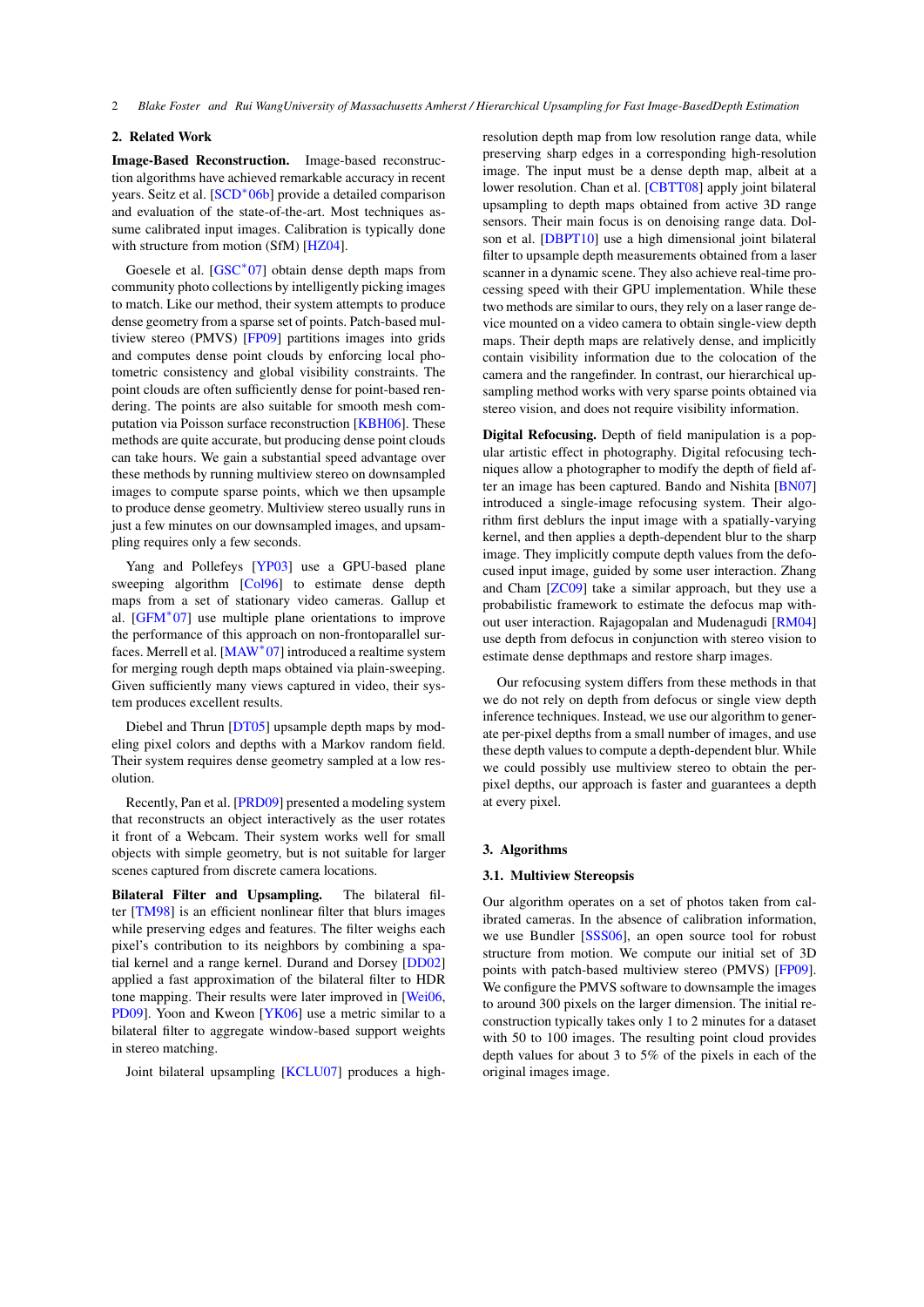<span id="page-2-5"></span>

<span id="page-2-0"></span>Figure 1: *An image showing a red object in front of a green object. We wish to recover the depth of pixel p, using color to guide the interpolation. A neighbor pixel q has a depth value obtained from an unoccluded background point Q. If the range kernel is evaluated with R*(*q*)*, the depth at q will incorrectly have a high weight. The color of the 3D point Q provides a more reliable weight because the foreground and background often have very different colors.*

Note that although PMVS can produce dense reconstructions (e.g. by setting *level*=0 and *csize*=1), it usually takes hours to run, and requires a substantial amount of memory. Our goal is to provide a simple alternative for dense reconstruction that runs many times faster and requires far less memory. Our results are not as accurate as PMVS, but we have found that the quality is sufficient for many common applications including point-based rendering, surface reconstruction, and depth-of-field simulation.

# <span id="page-2-2"></span>3.2. Joint Bilateral Upsampling

Like [\[GSC](#page-7-4)<sup>\*</sup>07], our algorithm attempts to compute a depth value for every pixel in a reference view *R*. We first obtain a sparse depth map *Ds* for *R* by reprojecting the 3D points. We then exploit the joint information in the corresponding high-resolution color image to upsample  $D<sub>s</sub>$  to a dense depth map  $D_u$ . While this only covers pixels visible in  $R$ , we later combine the results from multiple views to obtain a full reconstruction.

Our goal is now to compute the depth of each pixel  $p \in D_u$ . Our method is based on joint bilateral upsampling [\[KCLU07\]](#page-7-1). The joint bilateral filter would compute the the depth of *p* as:

$$
D_u(p) = \frac{1}{k_p} \sum_{q \in \Omega} D_s(q) f(||p - q||) g(||R(p) - R(q)||) \quad (1)
$$

where  $D_s(q)$  is the value of pixel *q* in the sparse depth map, *f* is the spatial kernel (typically Gaussian), *g* is the range kernel,  $\Omega$  is the spatial support, and  $k_p$  is a normalization factor. Intuitively, this computes *p*'s depth as a sum of its valid neighbor pixels  $q \in \Omega$  (i.e. those with available depth values), weighted by both spatial proximity and color similarity.

Visibility. A naïve upsampling algorithm would use the image colors  $R(p)$  and  $R(q)$  in the range kernel to compute the

weight for *q*. While this approach may work in some situations, it assumes that the depth map contains only foreground points, which is frequently not true. When a background point appears in the depth map, it can incorrectly contribute to its neighbor pixels, due to local color similarity in the image. Figure [1](#page-2-0) illustrates this problem.

A simple solution would be to use the visibility information provided by PMVS; each 3D point is associated with a list of views in which it is identified. If we only projected points marked visible in the reference view, we would eliminate any occluded points from the depth map. However, we have found that in practice, the visibility estimates are far too conservative. Many truly visible points are discarded, and the resulting depth map is frequently too sparse to be useful.

We propose a different solution that filters out background points without relying on any visibility information. The PMVS software provides a color for each 3D point. We write these colors to the depth map, so that each valid pixel in  $D_s$ contains the color of the scene point that generated the depth value. We can then modify the range kernel to use the point colors in *Ds*, under the frequently valid assumption that foreground and background objects have different colors. Refer to Figure [1.](#page-2-0) We modify the upsampling equation to:

<span id="page-2-1"></span>
$$
D_u(p) = \frac{1}{k_p} \sum_{q \in \Omega} D_s(q) f(||p - q||) g(||R(p) - D_s^{rgb}(q)||)
$$
\n(2)

where  $D_s^{rgb}(q)$  is the color of *q* stored in the depth map.

In practice, there are cases where the foreground and background objects have similar colors. To make our method robust in these situations, we make an additional modification to filter out occluded points that have colors similar to the foreground. We first obtain the median depth value med(*p*) in the spatial neighborhood Ω around *p*. We then introduce a third weight to Eq. [2](#page-2-1) computed as:

<span id="page-2-4"></span>
$$
w_z = h(||\text{med}(p) - D_s(q)||) \tag{3}
$$

We call this a *depth kernel*. The depth kernel gives higher weights to neighbor pixels that have depth values close to the median. This works well in practice, because the depth buffer resolves the visibility of at least some of the 3D points, which causes the median depth in a spatial neighborhood to favor foreground points.

#### <span id="page-2-3"></span>3.3. Hierarchical Upsampling

Many real-world images contain large textureless areas, where multiview stereo algorithms typically find very few 3D points. While we could handle these areas by simply increasing the size of the spatial support Ω, our algorithm would quickly become inefficient. Moreover, if the background behind a sparse area is sufficiently dense, the background points will dominate the foreground points despite our modified weighting scheme. We solve these problems with a hierarchical approach.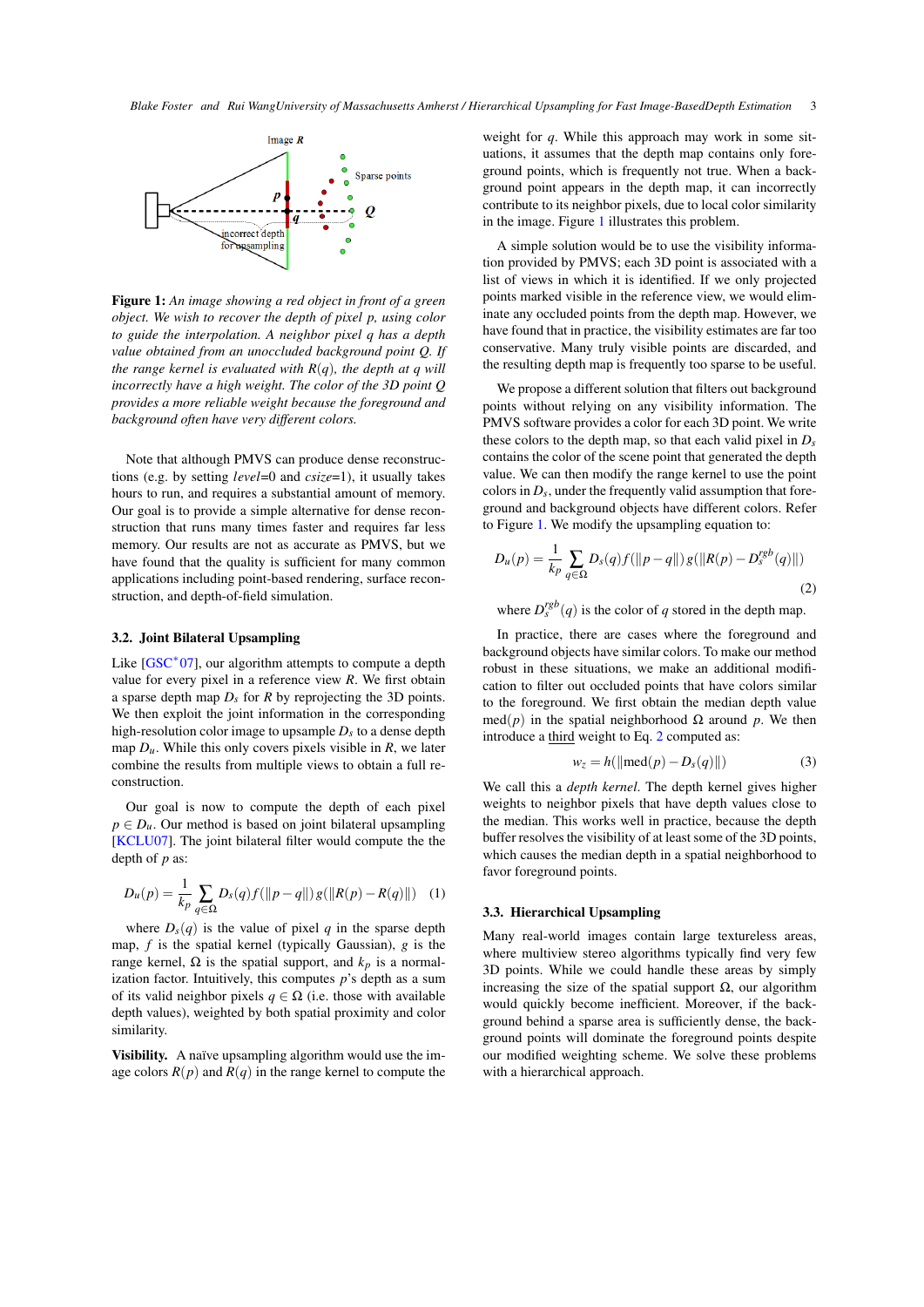<span id="page-3-1"></span>

<span id="page-3-0"></span>Figure 2: *Hierarchical upsampling using a Temple model from [\[SCD](#page-7-17)*<sup>∗</sup> *06a]. At each level i, the reconstructed depth map at level Di*+<sup>1</sup> *is upsampled under the guidance of image*  $R^i$  to fill in the missing depth values in  $D^i$ .

First, we generate image pyramids from both the reference view *R* and the initial sparse depth map *D*. We downsample *R* with a  $2 \times 2$  box filter. For *D*, we use a min filter, so that the downsampled depth maps are equivalent to rasterizing the point cloud at lower resolutions.

If pyramid for *R* has *k* levels  $R^1, \dots, R^k$ , the pyramid for *D* has  $k+1$  levels  $D^1, \dots, D^{k+1}$ . Our upsampling filter goes through *k* iterations, one for each level of the reference view pyramid. Starting from  $i = k$ , we use the depth values in  $D^{i+1}$ to fill in the missing depth values in  $D^i$ , guided by the pixel colors in  $R^i$ . Each level proceeds exactly as described in Sec $tion$  [3.2.](#page-2-2)

The *i*<sup>th</sup> level of the upsampling filter generates dense depth values for  $D^i$ . Since the depth values are the estimated depths of the visible surface, we use  $R^i$  to initialize the colors of the newly interpolated points. The existing points in  $D^i$  remain unchanged. The new dense  $D^i$  is passed to the next level, until we reach the top of the pyramid, and thus obtain a full-resolution depth map. Figure [2](#page-3-0) shows a schematic of the algorithm.

In most cases, we get good results by downsampling until the largest dimension is around 300 pixels. If the initial point cloud is particularly sparse, we can add an extra level. Since our method is fast, adjusting the number of downsampling levels is not time consuming.

#### 3.4. Selecting and Fusing Multiple Views

Since upsampling is fast, we can interactively add more views until we have a fairly complete reconstruction. Our set of reference views is typically small (usually fewer than 10), so the upsampling cost for all of them is at most a few seconds. When processing large datasets, we can apply kmeans clustering on the cameras to automatically select a set of reference views. We could also use the system presented in [\[FCSS10\]](#page-5-6) to cluster the 6-DOF camera poses.

Confidence Values. We assign a confidence value to each reconstructed 3D point. In the single-level case, we define the confidence at pixel p to be  $(\vec{n} \cdot \vec{v})N_q/(2r+1)^2$ , where  $N_q$ is the number of neighborhood pixels that have valid depth values, *r* is the radius of the neighborhood  $\Omega$ ,  $\vec{n}$  is the normal at *p* estimated from the dense depth map, and  $\vec{v}$  is the direction from the 3D location of *p* to the camera. The dot product penalizes points that are visible at large grazing angles; the fraction  $N_q/(2r+1)^2$  penalizes points that are reconstructed from very sparse neighborhoods.

In the hierarchical case, we compute the confidence values at the bottom level as described above. Each higher level then uses the filter weights to blend the confidence values computed from the previous level. At the top level, we reject any points that have confidence values below a threshold. We set the threshold to 0.001 in all our experiments.

Fusing Depth Maps. Each reference view yields a dense point cloud representing the visible surface. We merge the depth maps from all the reference views to obtain a full point cloud. In all of our tests, we obtained satisfactory results by simply taking the union of these point clouds. Note that the input points are already globally optimized by multiview stereopis. Moreover, we usually pick reference views that have little overlap, so error due to mis-alignment is generally not noticeable. For more accuracy, we could use our confidence values in the realtime depthmap-fusion method presented in [\[MAW](#page-7-8)<sup>\*</sup>07] without significantly decreasing the speed of our algorithm.

#### 3.5. Implementation Details

GPU Implementation. For each reference view, we first use an OpenGL shader (with the depth test enabled) to create a depth map at the resolution of the original image. We write the color and depth values to an RGBA texture. We then build the image pyramids on GPU, as described in Section [3.3.](#page-2-3)

Next, we accelerate joint bilateral upsampling on the GPU with NVidia's CUDA. We create one thread per pixel, with  $16 \times 16$  blocks. Each thread computes the depth of its corresponding pixel. To compute the depth kernel (Eq. [3\)](#page-2-4), a thread must find the median of all the valid depths in its neighborhood. Due to memory constraints, we cannot find the median of every neighborhood simultaneously. However, for our purpose, an approximation of the median is good enough. To estimate the median, we first we create a 256 bin histogram of the valid depth values in each neighborhood. We then linearly scan the histogram to find the bin *b* that contains the median. Finally, we estimate the median as the average of the depth range of *b*. Once a thread has the median depth, it searches its neighborhood again, and sums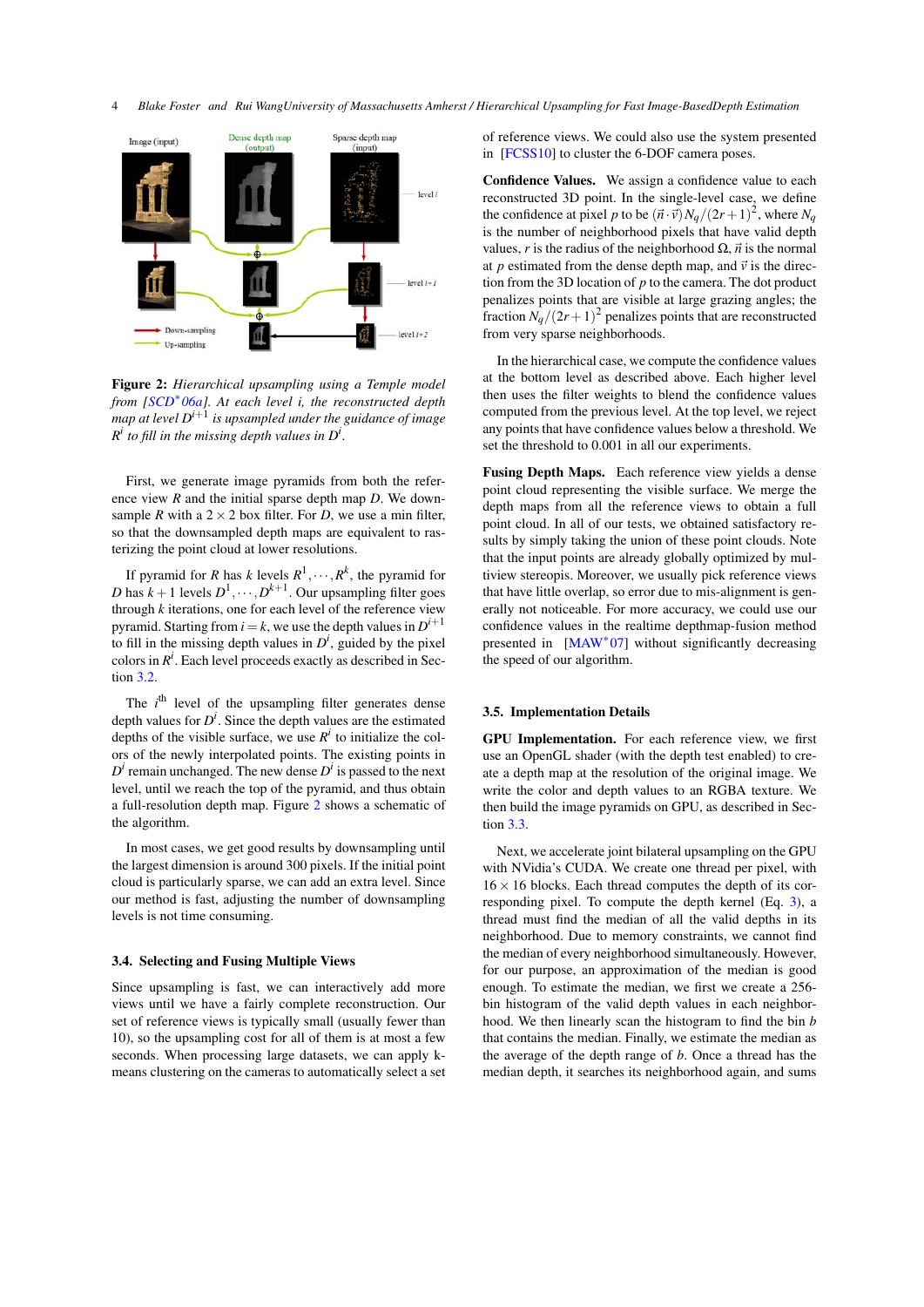<span id="page-4-2"></span>

Figure 3: *Top: A point cloud computed with our algorithm, and two views of a smooth surface created using Poisson surface reconstruction with depth=8. Bottom: the same test performed on a dense point cloud from PMVS (level=1, csize=1).*

<span id="page-4-0"></span>the contribution of each valid neighbor with the sampling weights (Eq. [2](#page-2-1) and [3\)](#page-2-4).

Outlier Rejection. While hierarchical upsampling is quite robust, some outliers may still exist very close to depth discontinuities. We use a simple outlier rejection step to filter them out. First, we search a small neighborhood around each pixel *p* in the dense depth map, and find the pixel *q* with the smallest 3D Euclidean distance from *p*. Because the reconstruction is dense, we assume that these distances conform to a Gaussian distribution (with positive *x*). Under this assumption, we compute the sample standard deviation, and reject any point that has fewer than *n* neighbors within *k* standard deviations. Typically, we use  $k = 2$ , and  $n = 2 \sim 3$ .

#### 4. Results and Applications

We have evaluated our algorithm on several scenes, captured both indoors and outside. We performed all our tests on a PC with an Intel Core i7 920 CPU, 6 GB of RAM, and an NVIDIA GeForce GTX 280 graphics card. Figure [1](#page-5-7) summarizes the results. We compare the running time of our algorithm to the time required to obtain a high-resolution reconstruction with the open source PMVS software. Our algorithm runs in considerably less time on all datasets. Moreover, our algorithm produces far more 3D points in most cases.

Temple. We use the temple dataset from [\[SCD](#page-7-17)<sup>\*</sup>06a] to compare the quality of our dense point cloud with a dense reconstruction from PMVS. This dataset contains 312 images. It is a challenging case for our algorithm because there is little color variation. Nonetheless, we obtain a reasonable reconstruction, with nearly 400,000 points. We generated the



Figure 4: *Left: a point cloud created with naïve upsampling that ignores visibility of the 3D points. Right: our results.*

<span id="page-4-1"></span>initial sparse point cloud in under 4 minutes with PMVS, using *level*=1, *csize*=2. We ran our algorithm on 6 reference views. Upsampling took a less than a second. Figure [5](#page-6-0) shows several views of the point cloud. We also used our results to generate a smooth mesh with Poisson surface reconstruction [\[KBH06\]](#page-7-5) at *depth*=8. Figure [3](#page-4-0) shows the reconstructed surface.

To compare with PMVS, we used their algorithm again to generate a dense point cloud using *level*=1, *csize*=1. The PMVS software took 22 minutes, and produced 188,000 points. Note that while their point cloud is more accurate and preserves more details, ours algorithm produced twice as many points in considerably less time. We also created a smooth surface from the PMVS points. The reconstructed surfaces have similar quality. The results are shown in Figure [3.](#page-4-0)

Bus. The bus scene (Figure [6\)](#page-6-1) has simple geometry, but it is non-trivial due to the prominent specular highlights and large textureless areas. Despite these difficulties, our algorithm recovered an accurate and dense point cloud. To evaluate the effectiveness of our upsampling method, we also attempted to reconstruct the bus with a naïve filter that ignored the visibility and color of the 3D points (Figure [4\)](#page-4-1). While our algorithm was able to separate foreground from background, the naïve interpolation blended foreground points on the bus with background points behind the bus, resulting in a noisy reconstruction with many holes.

Chapel. The chapel scene (Figure [7\)](#page-6-2) shows a  $360^\circ$  reconstruction. We fused 17 reference views to obtain nearly 4 million points. We also use the chapel scene to demonstrate the effectiveness of our algorithm at reconstruction from very few images (Figure [9\)](#page-6-3). We first used Bundler to compute a sparse point cloud from only two of the images. Because we used only two views, Bundler ran in 30 seconds. Although the Bundler points provided depths for only 0.1% of the pixels in each image, our algorithm computed an accurate surface with more than a million points.

Office. The office scene (Figure [8\)](#page-6-4) has many depthdiscontinuities, and multiple depth layers. Our algorithm performs well despite these difficulties. Note the density of the point cloud in the closeup image.

Depth-of-field Manipulation. We use our results to digitally modify the depth of field in photographs. We begin by reconstructing a sparse set of points from a small number of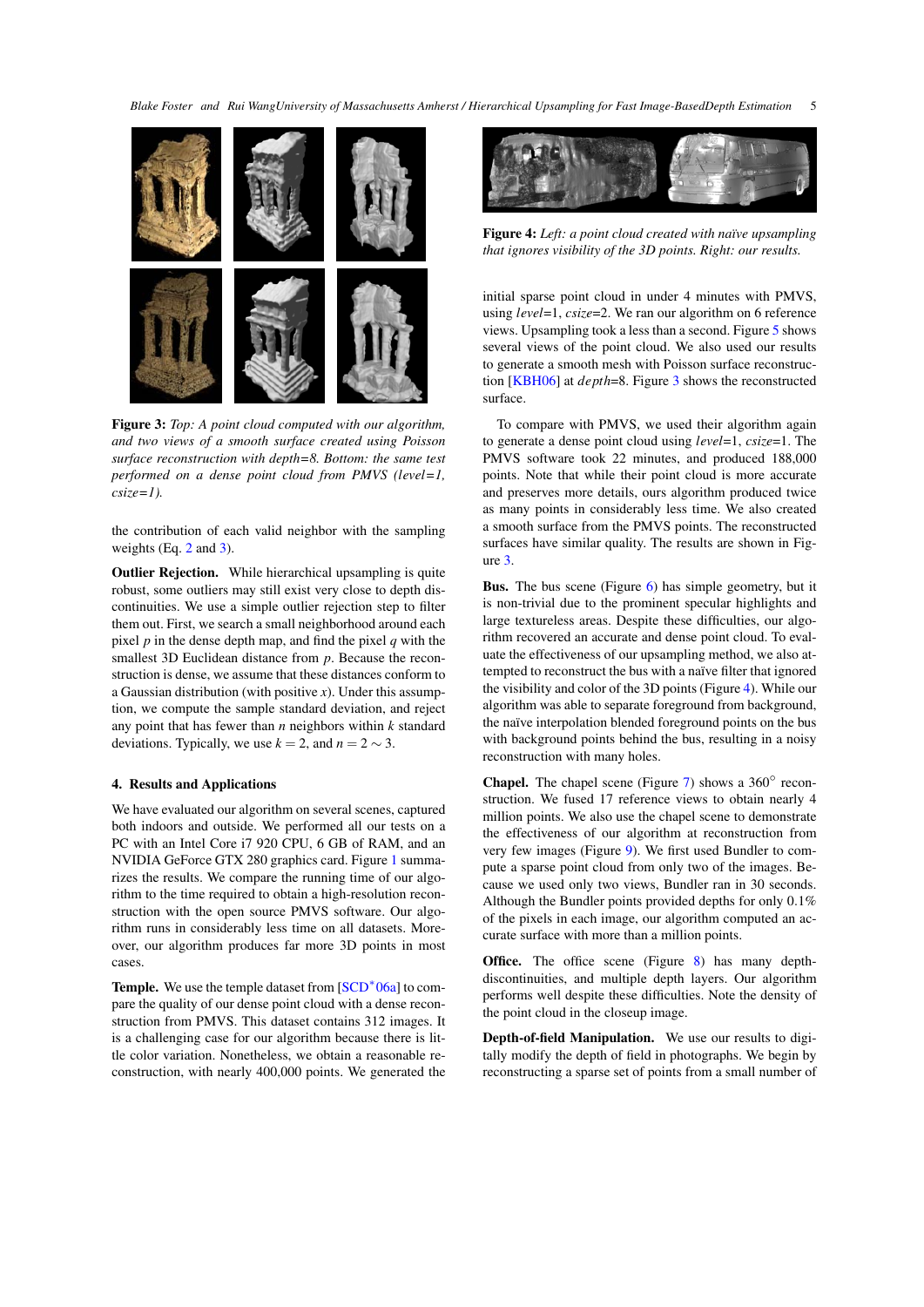<span id="page-5-9"></span>6 *Blake Foster and Rui WangUniversity of Massachusetts Amherst / Hierarchical Upsampling for Fast Image-BasedDepth Estimation*

| Scene   | #Photos | Res                | <b>Hierarchical Upsampling</b> |         |        | PMVS low res.            |           |         |       | PMVS high res. |           |                  |                 |
|---------|---------|--------------------|--------------------------------|---------|--------|--------------------------|-----------|---------|-------|----------------|-----------|------------------|-----------------|
|         |         |                    | #Views                         | #Points | Time   | ∟evels                   | Cell Size | #Points | Time  | Levels         | Cell Size | #Points          | Time            |
| Temple  | 312     | $640 \times 480$   |                                | 379k    | 0.55 s |                          |           | 12k     | 232s  |                |           | 188k             | 22 <sub>m</sub> |
| Bus     | 62      | $1200 \times 800$  |                                | 410k    | 0.37 s |                          |           | 14k     | 84 s  |                |           | 687k             | 37 m            |
| Office  | 21      | $1600 \times 1067$ |                                | 3.059k  | 5.61 s |                          |           | 44k     | 87s   |                |           | 710 <sub>k</sub> | 26 <sub>m</sub> |
| Chapel1 | 132     | $1024 \times 683$  |                                | 3.915k  | 3.58 s |                          |           | 60k     | 145 s |                |           | .171k            | 32 m            |
| Chapel2 |         | $1280 \times 960$  |                                | .406k   | 0.99 s | $\overline{\phantom{a}}$ |           |         | -     |                |           |                  | $\sim$          |

<span id="page-5-7"></span>Table 1: *A summary of our test datasets. For each dataset, we list the number of original photos and the image resolution. Next, we list the number of reference views used by our algorithm, the number of 3D points produced, and the running time for upsampling. The last 8 columns show the performance of PMVS. We summarize the low-resolution reconstructions that provided our initial points first, followed by high-resolution reconstructions for comparison. In each case, we list the number of subdivision levels, the cell size, the number of 3D points, and the running time. Because the last dataset only contains two views, did not run PMVS.*

images. We then use our algorithm to obtain per-pixel depths in the image to be refocused. Finally, we blur the image with a spatially-varying Gaussian filter, where the variance is a function of the depth value. We accelerate the blur on the GPU, which allows the user to change the depth of field interactively. We refocused several images taken from a tall building (Figure [10\)](#page-5-8). In each example, we simulate a narrow depth of field to create a miniature model effect. Figures [11](#page-7-18) and [12](#page-7-19) show refocused images of an office scene and a toy house, respectively.



Figure 10: *We use our depth maps to digitally modify the depth-of-field in photographs, creating a miniature-faking effect. Zoom in to see the details in the images.*

Limitations and Future Work. At present, our algorithm requires a sparse set of depth values to seed the reconstruction. We could possibly use the massive parallelism of the GPU to find feature correspondences in areas where there are not enough initial depth values to estimate the depthmap accurately. Plane-sweeping has already been applied to realtime stereo [\[GFM](#page-7-7)<sup>∗</sup> 07]. While the results are usually noisy, we could keep only the most consistent points from a planesweeping algorithm and use our system to fill in the details. With such a system, we could use a calibrated stereo camera to recover depth from video without relying on multiple frames to eliminate noise.

Our algorithm performed well on all of our datasets with only a naïve fusion system. However, it is possible that our algorithm could benefit from a more sophisticated fusion system in some scenes. If we used our confidence values to merge multiple depthmaps, we could potentially improve our results. We could possibly merge the depthmaps from only the past few frames in a video in order to get more accurate results without requiring a large number of frames.

# 5. Acknowledgements

Omitted for review.

#### References

- <span id="page-5-5"></span>[BN07] BANDO Y., NISHITA T.: Towards digital refocusing from a single photograph. In *PG* (2007), pp. 363–372. [2](#page-1-0)
- <span id="page-5-3"></span>[CBTT08] CHAN D., BUISMAN H., THEOBALT C., THRUN S.: A noise-aware filter for real-time depth upsampling. In *ECCV Workshop on MMSFAA* (2008). [2](#page-1-0)
- <span id="page-5-0"></span>[Col96] COLLINS R.: A space-sweep approach to true multiimage matching. In *CVPR* (1996), pp. 358–3636. [2](#page-1-0)
- <span id="page-5-4"></span>[DBPT10] DOLSON J., BAEK J., PLAGEMANN C., THRUN S.: Upsampling range data in dynamic environments. In *CVPR*  $(2010)$  $(2010)$  $(2010)$ . 2
- <span id="page-5-2"></span>[DD02] DURAND F., DORSEY J.: Fast bilateral filtering for the display of high-dynamic-range images. *ACM Trans. Graph. 21*, 3 (2002), 257–266. [2](#page-1-0)
- <span id="page-5-8"></span><span id="page-5-1"></span>[DT05] DIEBEL J., THRUN S.: An application of markov random fields to range sensing. In *NIPS* (2005), pp. 291–298. [2](#page-1-0)
- <span id="page-5-6"></span>[FCSS10] FURUKAWA Y., CURLESS B., SEITZ S., SZELISKI R.: Towards internet-scale multi-view stereo. In *CVPR* (2010). [4](#page-3-1)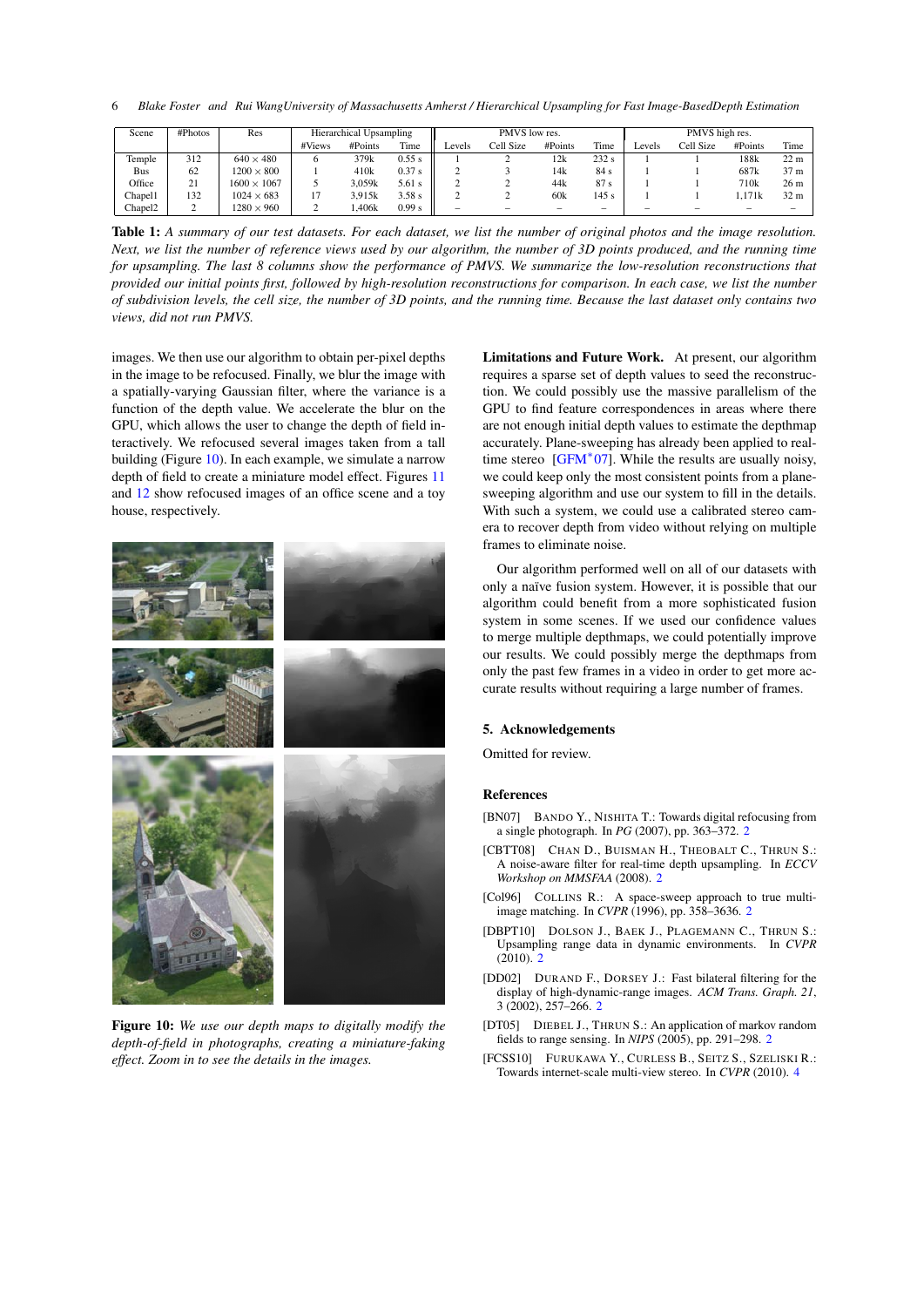<span id="page-6-5"></span>

Figure 5: *A full reconstruction of the temple model [\[SCD](#page-7-17)*<sup>∗</sup> *06a]. We merged the depth maps from 6 reference views to produce nearly 400k points. Upsampling took less than a second. On the right, we show the initial sparse point cloud.*

<span id="page-6-0"></span>

<span id="page-6-1"></span>Figure 6: *A reconstruction from a single reference view. This model has over 400k points, upsampled in under a second. While the bus has simple geometry, it is challenging because it is highly specular, and many surfaces have little texture. Again we show the initial point cloud on the right.*



<span id="page-6-2"></span>Figure 7: *A* 360◦ *reconstruction of the chapel scene from 17 reference views. This model contains nearly 4 million points, upsampled in under 4 seconds.*



<span id="page-6-4"></span>Figure 8: *A reconstruction of an office from 5 reference views. This model contains over 3 million points, upsampled in under 6 seconds. The third image is a closeup of the bookshelf, which shows the density of our reconstruction.*

<span id="page-6-3"></span>

Figure 9: *A dense reconstruction obtained from only 2 views through our entire pipeline. Because there are only two views, we computed the initial point cloud with Bundler in about 30 seconds. Although Bundler provided depths for only about 0.1% of the pixels in each image, our algorithm produced an accurate model composed of more than a million points in under a second.*